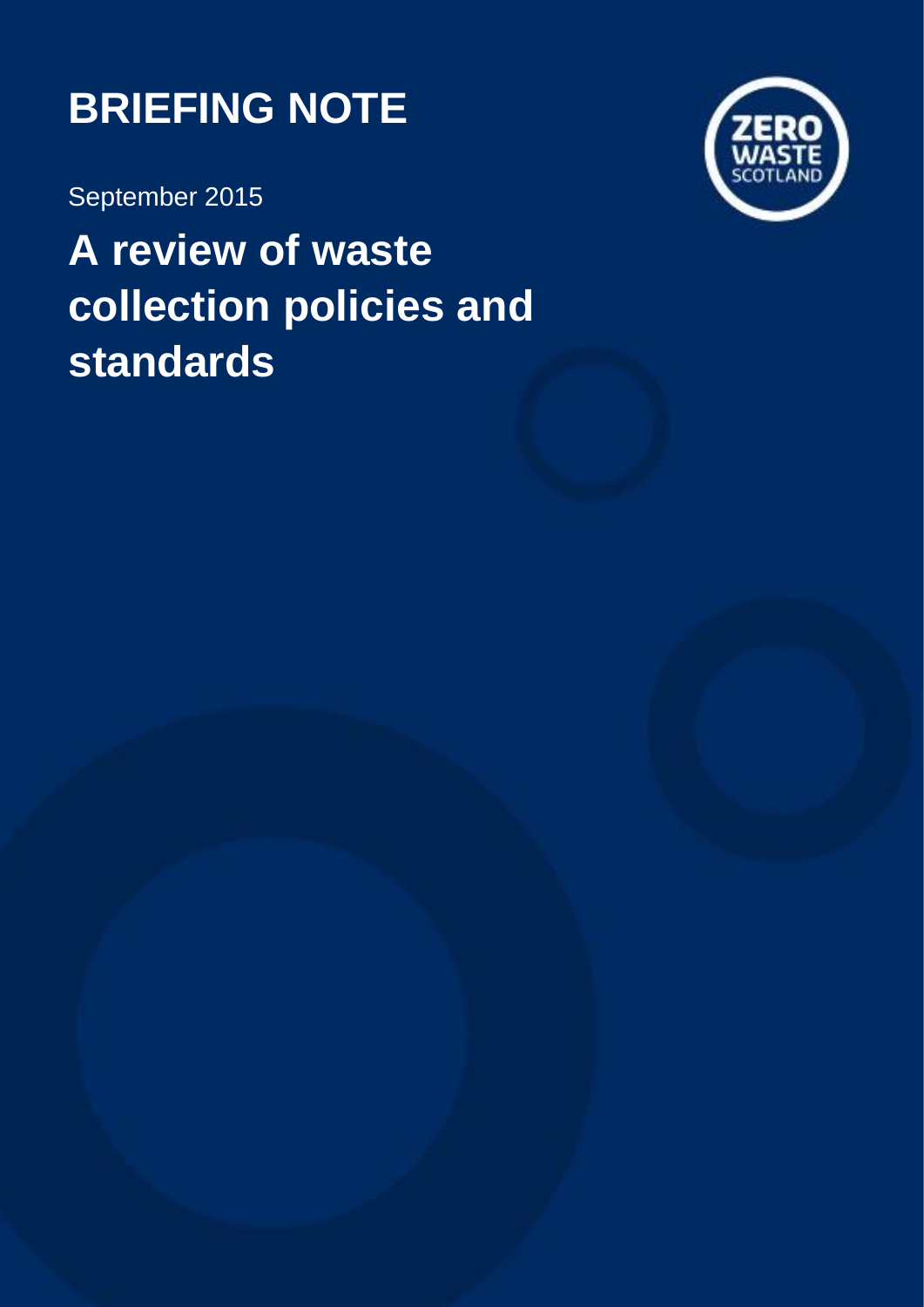# **Contents**

| 1              | <b>Introduction</b>                             | 4              |
|----------------|-------------------------------------------------|----------------|
| 1.1            | <b>Terms of Reference</b>                       | 4              |
| 1.2            | Research Approach                               | 4              |
| 1.3            | Agreed list of policies and service standards   | 4              |
| 1.4            | Objectives of this briefing note                | 5              |
| $\overline{2}$ | <b>Service Policies</b>                         | 6              |
| 2.1            | <b>Excess or Side Waste Policy</b>              | 6              |
| 2.2            | <b>Bulky or Special Waste Collection Policy</b> | $\overline{7}$ |
| 2.3            | Non-Recyclable (Residual) Waste Collection      | $\overline{7}$ |
| 2.4            | <b>Recycling Contamination</b>                  | 8              |
| 2.5            | Additional Capacity and Assisted Collections    | 9              |
| 2.6            | Collection from Un-adopted Roads                | 11             |
| 2.7            | Prevention of Litter and Fly-tipping*           | 11             |
| 2.8            | Presentation of Container in Specified Location | 11             |
| 3              | <b>Service Standards</b>                        | 13             |
| 3.1            | <b>Call Centre Response Times</b>               | 13             |
| 3.2            | Communication of Service Information            | 13             |
| 3.3            | <b>Missed Collections</b>                       | 14             |
| 3.4            | <b>Replacement of Containers</b>                | 15             |
| 3.5            | Collection Day and Time                         | 15             |
| 3.6            | <b>Liner Provision</b>                          | 16             |
| 3.7            | <b>Returning Containers</b>                     | 16             |
| 3.8            | <b>Clearance of Spillages</b>                   | 17             |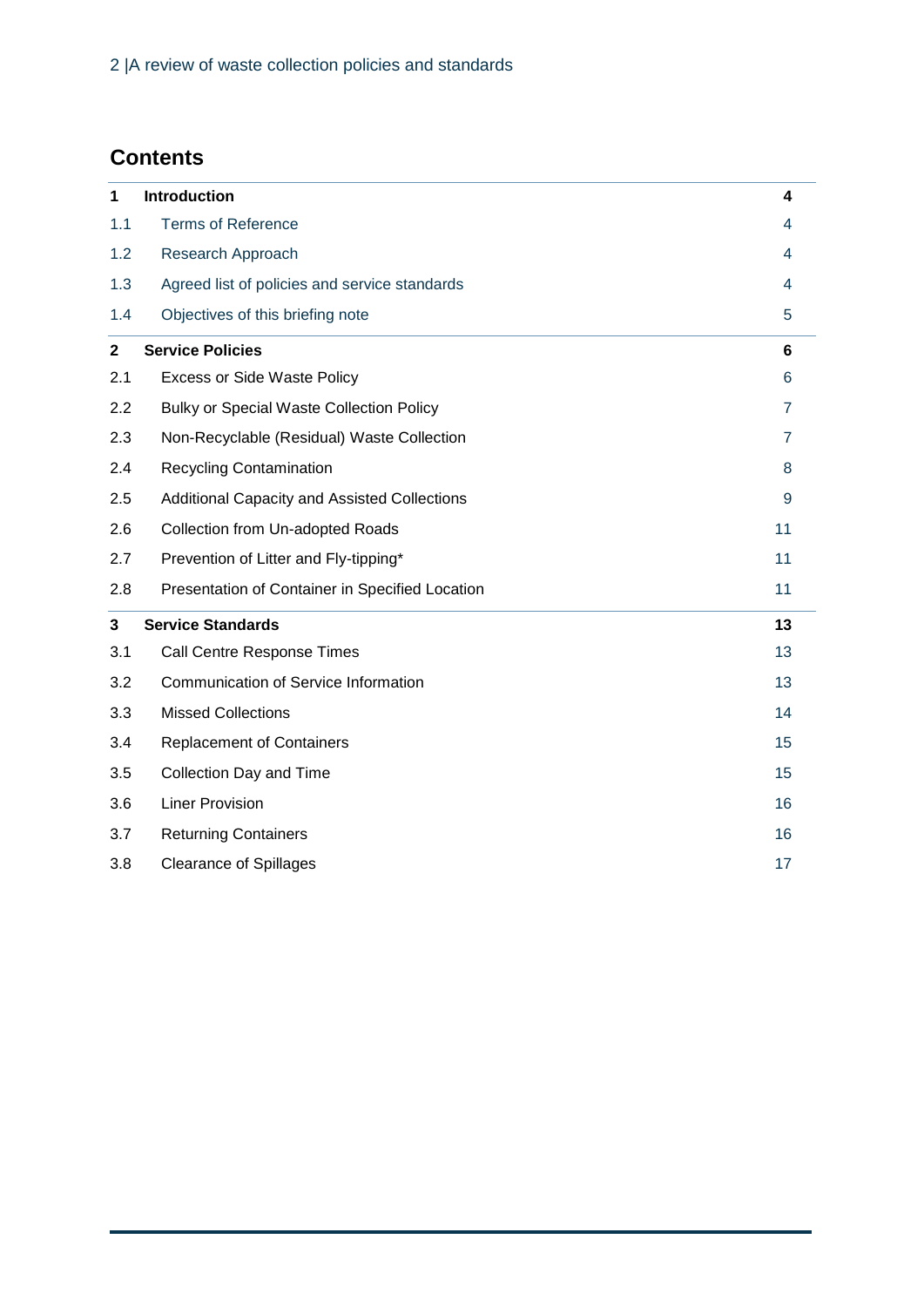

# **Briefing Note: A review of waste collection policies and standards**

Find out more at **[zerowastescotland.org.uk](http://www.zerowastescotland.org.uk/)**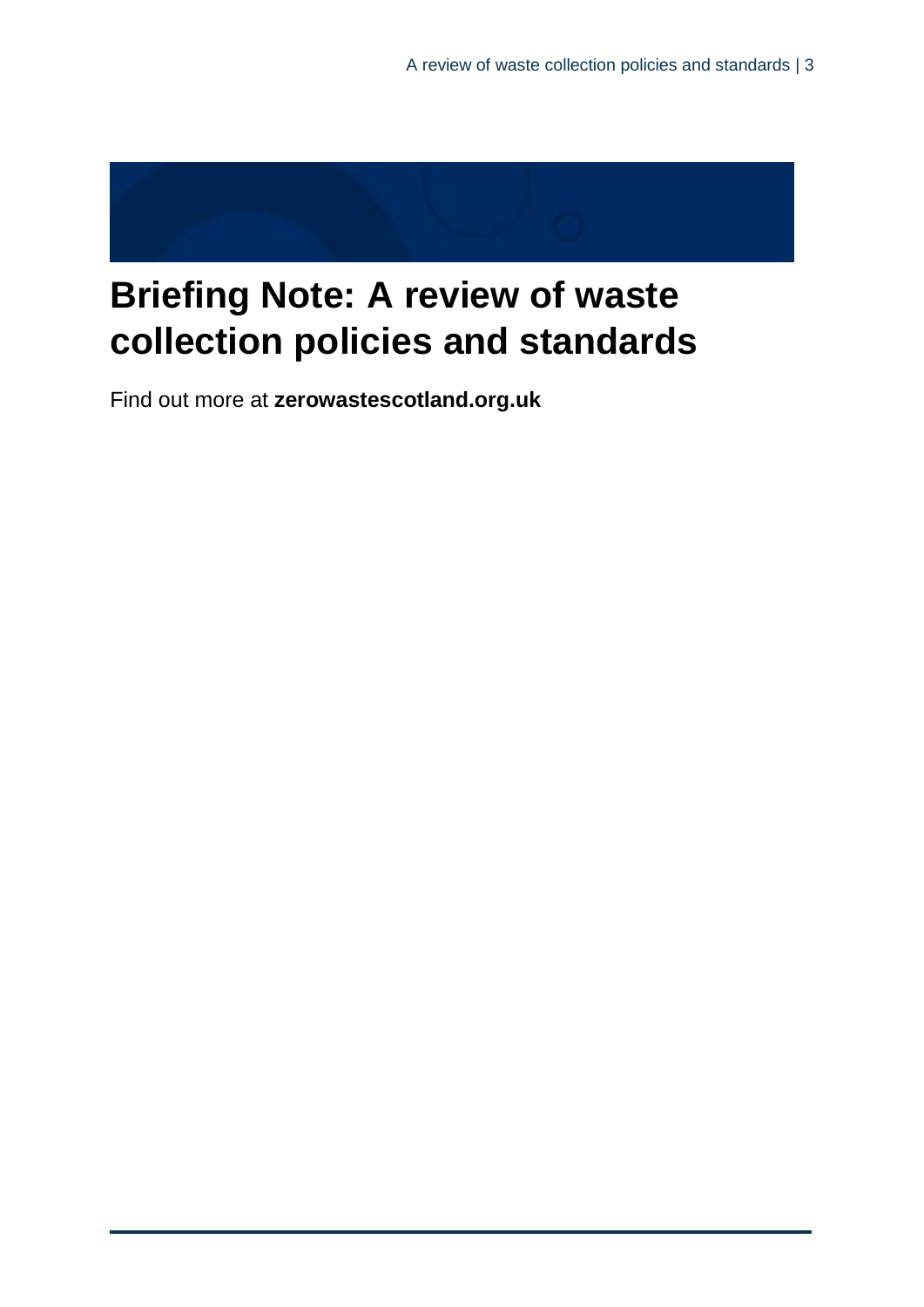# **1 Introduction**

### 1.1 Terms of Reference

This briefing note provides a summary of outcomes from the project 2HR005-502 Service Standards and Policies Review, which was commissioned by Zero Waste Scotland and delivered by Anthesis LRS.

The specific objectives of the project, as set out in the original project brief and amended in discussions during project inception were to:

- Carry out research regarding service policies and service standards currently in place across councils in Scotland which relate to household kerbside waste/recycling collection.
- Provide information on these service policies and standards to inform their inclusion the national Recycling Charter and Code of Practice which is being developed by the Zero Waste Taskforce.

For the purpose of this work the research used the following broad definitions:

- Policy: A description of an approach / procedures for managing service delivery which may be formal or informal.
- Service standard: A measurable function of service delivery which may be monitored for performance purposes (e.g. internally by the council or as a KPI for a contracted service).

# 1.2 Research Approach

The research carried out for this project, engaged and drew information from Scottish councils through two key stages:

**Stage 1: Web-survey.** Engagement with all 32 authorities was undertaken via an initial email from ZWS to introduce the project and directing the officers to a web-based questionnaire. This questionnaire collected information from respondents regarding the list of services, policies and standards agreed with ZWS and the steering group during the inception meeting (see Section [1.3](#page-3-0) for summarised list). The questionnaire also requested further information from authorities in terms of any available published material on service standards and policies currently in place. In total 23 authorities responded to the web-survey.

**Stage 2: Direct engagement.** Engagement via phone or email to gather details of particular areas of interest from a list of 11 authorities agreed with ZWS based on a review of the responses to the websurvey.

# <span id="page-3-0"></span>1.3 Agreed list of policies and service standards

The following lists of service policies and standards were agreed with ZWS and the steering group for inclusion in this project.

#### **Service Policies:**

- 1 Excess residual waste
- 2 Provision of additional residual bin capacity
- 3 Contamination of recycling container
- 4 Restriction on items disposed of in residual bins
- 5 Assisted collections
- 6 Loss of recyclables (contamination of residual container with target recyclable materials)
- 7 Servicing end of lane properties / properties on un-adopted roads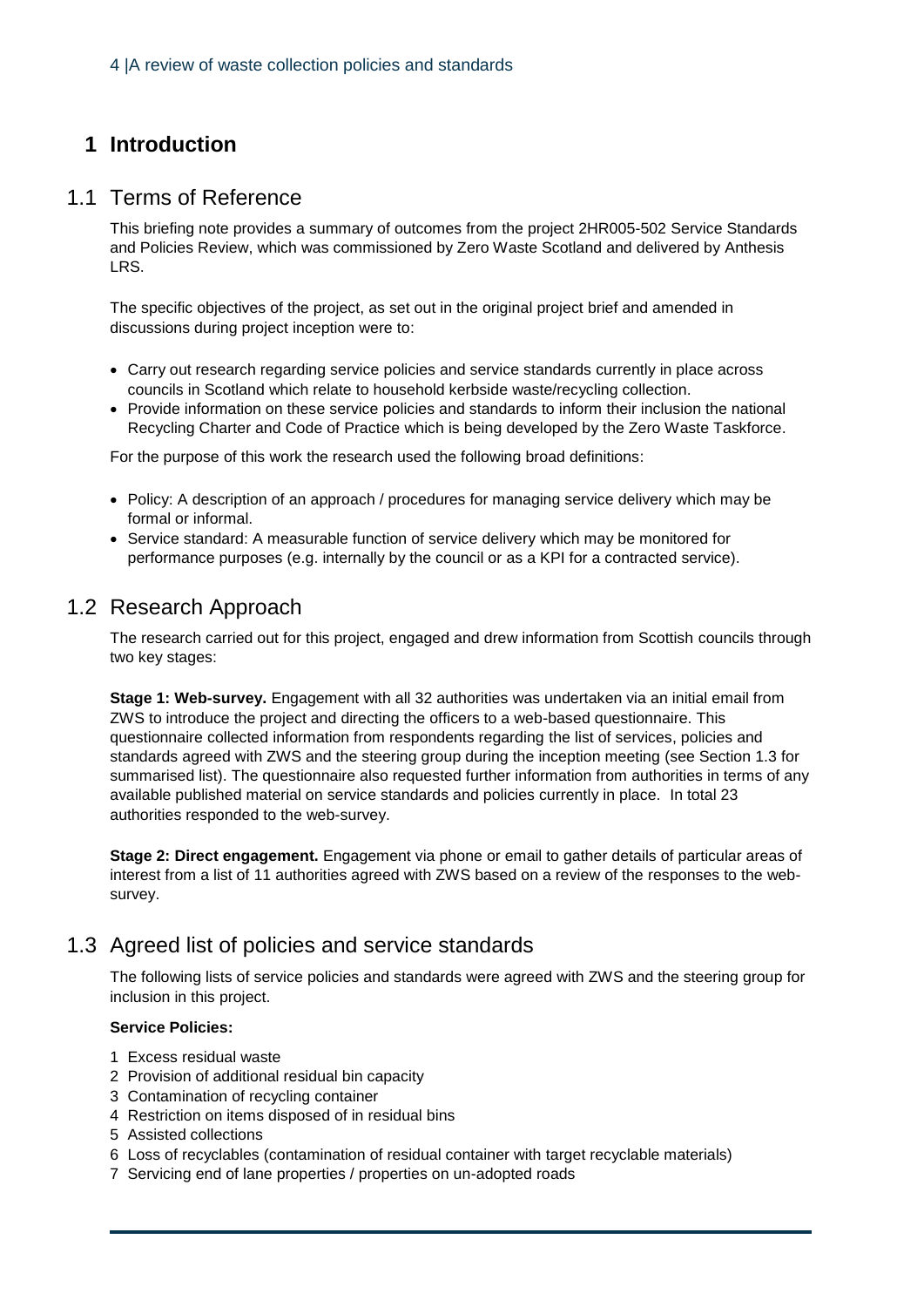8 Requirement for presentation of collection container at a specified location

#### **Service Standards:**

- 1 Collect residents' waste/recycling at a nominated day and time
- 2 Crews to return containers to property boundary / allocated location after collection and/or in a specified manner
- 3 Clearance of spillages during collection / wind-blown materials
- 4 Provision of replacement containers after request
- 5 Missed collections
- 6 Call centre response times and accuracy of information provided
- 7 Communicating service information and details of service changes
- 8 Providing additional/replacement food waste liners

# 1.4 Objectives of this briefing note

The specific objectives of this briefing note, as agreed with ZWS is to provide information drawn from the project notes, presentation to Steering Group and the outputs of the web-survey (all already provided separately) in a form suitable to inform development of the Charter and Code of Practice documentation. As such:

- For each policy and standard this briefing note will summarise information under the headings provided by ZWS from the draft CoP i.e. Rationale [background/introduction/context], Essential Contents; Desirable Contents; Challenges to Implementing.
- There will not necessarily be information provided under each heading; i.e. where information relevant to that heading was not provided in the responses to the survey.
- Where there have been changes to the policies through combination within a single section or the addition of new policies not part of the original research, this briefing is limited to the those areas where information was specifically collected and discussed in conversations with the councils.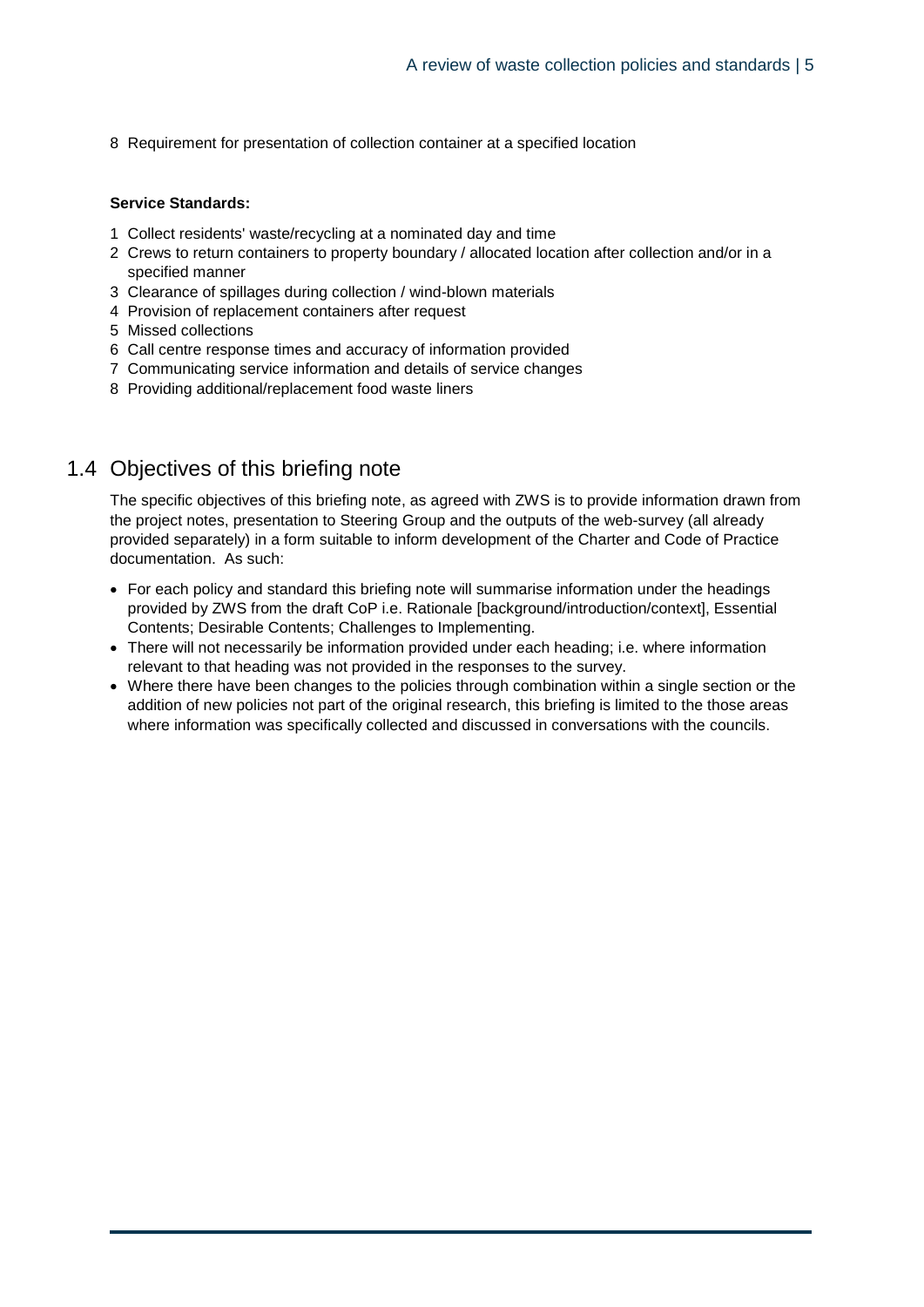# **2 Service Policies**

# 2.1 Excess or Side Waste Policy

### *2.1.1 Rationale*

All but one council responding to the web survey had a policy for managing kerbside excess waste (the exception being Shetland which does not provide a kerbside service). The most typical examples of this are 'closed lid', 'no side waste' and 'overweight bin' policies; similar policies may also include compacted waste which would not be easily emptied at collection or may again result in the bin being overly heavy. Councils have implemented excess waste policies to encourage recycling, reduce the environmental and cost impacts of this waste being landfilled and because of safety concerns. The safety concerns relate to manual handling, risk from sharps in unsorted bags and from the safe operation of wheeled bins on comb-lifters upon vehicles. Overweight bins remain a health and safety concern both in terms of the total weight of the bin and whether uneven weight distribution results in a bin being unstable to move.

### *2.1.2 Essential contents of this policy*

The research suggests the following elements should be considered for inclusion in excess waste policies.

- Policy should clearly define the criteria when collection crews will consider waste to be excess, side waste or not within a container with the lid closed e.g.
	- Excess or side waste is any material that is not within the confines of the provided wheeled bin. This can be loose or contained in bags but the defining point is that it has not been able to fit into the provided bin.
	- Where the waste has been placed in the wheeled bin but the lid cannot be easily closed by hand, this may be deemed to be an overfilled bin.
	- Where waste is compacted and cannot easily be emptied from the bin.
- Policy should clearly define the criteria when collection crews will consider bins to be overweight. For example any wheeled bin that cannot be moved by a single crew member to the point of collection or cannot be manoeuvred easily, will be deemed overweight.
- The policy should state what the consequences of placing excess/side waste or overfilled bins for collection will be e.g. the policy may state.
	- That the waste will not be collected on that occasion.
	- Advice will be given to the citizen on what to do next.
	- Advice will be given to the citizen on suitable alternative places to dispose of extra waste (e.g. recycling points or Household Waste Recycling Centres or through a charged additional collection).
- Where waste is collected in sacks the council may specify a maximum number of sacks that it will collect from a property on any one occasion.
- A note of any incidents relating to excess/side waste or overfilled/overweight bins should be taken by the collection crew.
- A log of any incidents relating to excess/side waste or overfilled/overweight bins should be kept and maintained. This should be used to track any repeating patterns of behaviour to ascertain if further intervention is required by the council.

### *2.1.3 Desirable contents of this policy*

Research suggests the following elements should be considered for inclusion in this policy type.

• Where excess/side waste or overfilled bins have been left for collection, the extra waste should be placed back into the wheeled bin by the crew to help reduce the likelihood of environmental health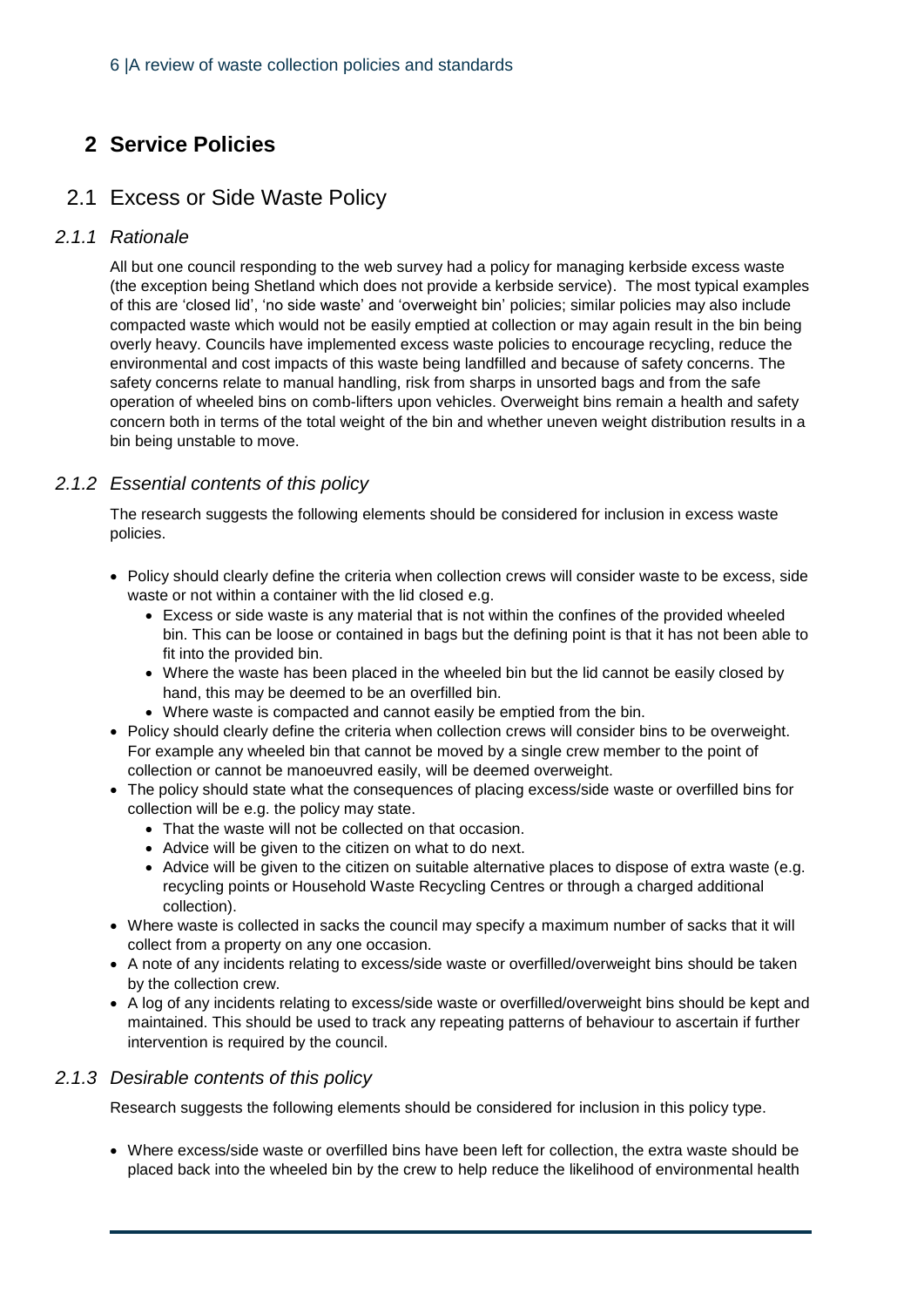issues (such as spillages from torn bags). Some form of notice should be placed on the bin or to the relevant property to inform the citizen of the reasons that the waste has not been collected.

- The notes of any incidents relating to excess/side waste or overfilled/overweight bins should be passed to a customer services function to provide relevant information to the citizen should they contact the Council.
- This policy may be linked to the request for additional capacity where applicable.

#### *2.1.4 Challenges to implementing this policy*

Principal challenges identified to implementation of this policy are:

Communal collections / collection points:

- How the policy is implemented where bins are collected from a communal location.
- How to communicate effectively with residents where bins are either collected from a communal location or are bulk bins. It may be possible to engage caretakers / resident groups to provide support.

Overweight bins:

• It is difficult to provide clear and consistently implementable guidance to crews on identifying overweight bins.

# 2.2 Bulky or Special Waste Collection Policy

*This policy was not included in the research.* 

Note that this policy would include necessary cross links to those excluding or restricting certain wastes from collection; e.g. side wastes, excess garden waste DIY waste, overly heavy or large items not suitable for the standard containers etc.

# 2.3 Non-Recyclable (Residual) Waste Collection

### *2.3.1 Rationale*

A large number of authorities expressed an interest in increasing recycling via a policy to ban citizens from placing target recyclable materials into the residual waste stream. Although a number of authorities had considered or written policies that would ban target materials from the residual waste stream none had enforced the policy and there was some uncertainty expressed by the steering group regarding the use of FPNs as the final penalty, Councils may similarly have a policy stating that there should be no green/garden waste in the non-recyclable waste bin or that hazardous overly heavy waste (e.g. engine parts) or rubble should not be disposed of in this bin. To some extent these policies may also help communicate where waste should more appropriately be disposed of via the bulky collection or HWRC services and help to drive commercial waste out of household bins.

#### *2.3.2 Essential contents of this policy*

- Residents should be given clear guidance on what should and shouldn't be placed in residual waste containers and the correct means of recycling target materials
- The policy needs to provide clear guidance on how collection crews should identify and manage bins containing target recyclable materials or other incorrect material present as well as any guidance on tolerated amounts
- The policy should specify materials that should not be presented as part of the normal residual collection e.g. hazardous wastes, heavy items such as engine arts and rubble.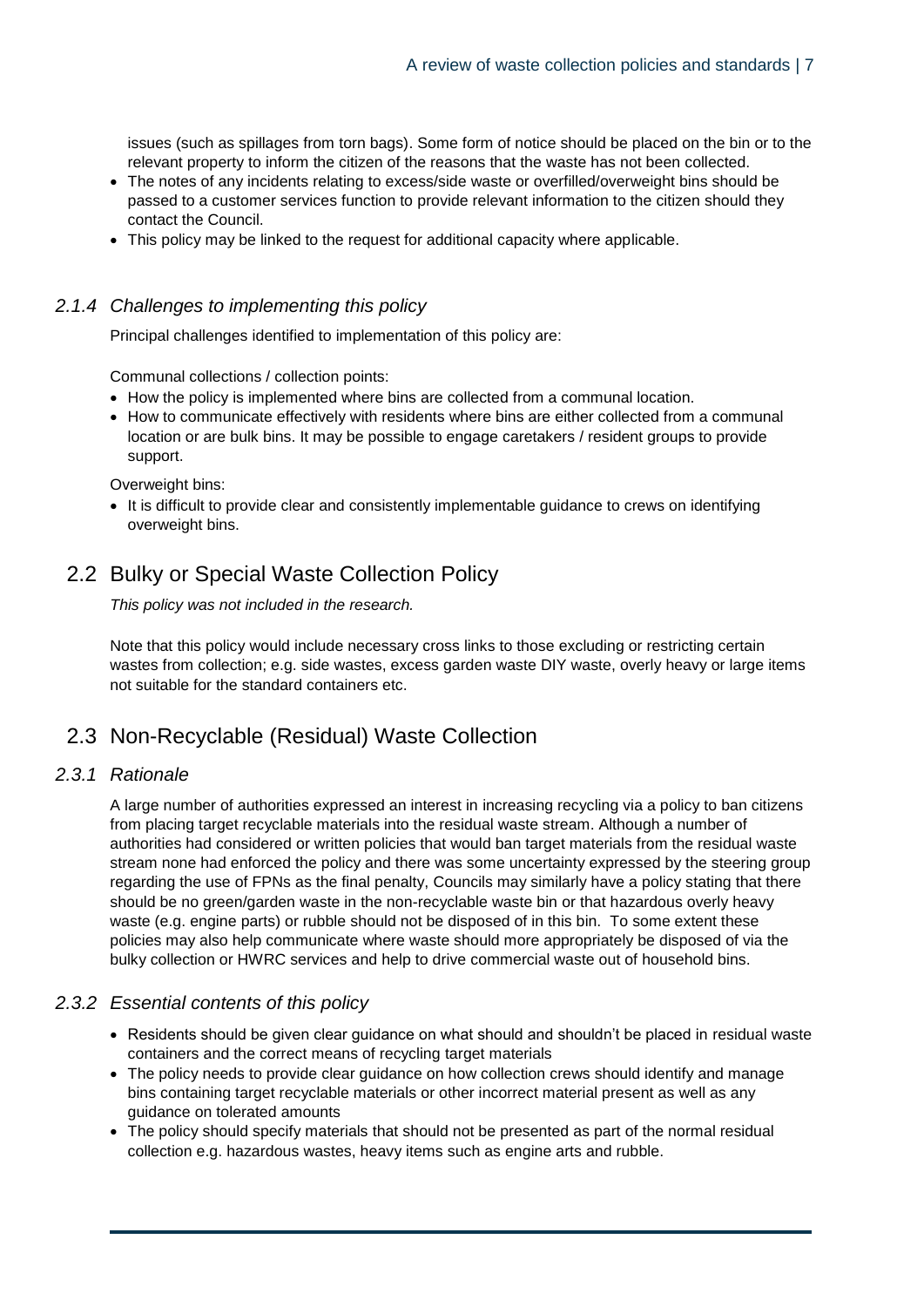- For material such as rubble or DIY waste which may be from contracted work carried out in citizen's homes, residents should have clear guidance their Duty of Care and the legal responsibility for the contractor to remove that waste and recycle/dispose of it elsewhere. Obvious trade waste will not be collected.
- The policy should state what the consequences of placing excess/side waste or overfilled bins for collection will be e.g.:
	- That the waste will not be collected on that occasion.
	- Advice will be given to the citizen on what to do next.
	- Advice will be given to the citizen on alternative places to dispose of the materials (e.g.. recycling container or Household Waste Recycling Centres).
- A log of any non-collection incidents should be passed to the council's call centre and maintained. This should be used to track any repeating patterns of behaviour to ascertain if further intervention from the council is required.

#### *2.3.3 Desirable contents of this policy*

• A ban of materials from the residual waste container needs to be backed up by clear education and investment in follow-up communication with residents

#### *2.3.4 Challenges to implementing this policy*

- Feedback from the steering group suggests that legal advice is required to clarify the use of FPN's as part of the enforcement of this policy
- Can only be implemented where recycling or other banned waste is visible at the top of bins; if covered by other waste it will not be possible for crews to easily identify it
- The level of tolerance for banned materials may need to be considered and communicated to collection crews
- This policy may be considered a step-change in the delivery of the service and will require investment in robust communication/education. The investment level may be a challenge to **Councils**

# 2.4 Recycling Contamination

#### *2.4.1 Rationale*

Policies to reduce contamination of recycling containers aim to increase the quality of the recycling collected by reducing the presence of non-target materials. These policies are generally well established across Scotland but there remain lessons to learn in terms of implementation and communication from operational comparison. The policies tend to be an escalation of communications and actions via a staged process.

#### *2.4.2 Essential contents of this policy*

- Residents should be given clear guidance on what should and shouldn't be placed in the recycling container / in each bin provided
- Policy needs to provide clear guidance on how collection crews should identify and manage bins with non-target material. This might include different levels of tolerance for different materials e.g. collection of containers with a crisp packet in but rejection of a container with a nappy in
- The policy should state:
	- what the consequences of presenting recycling bins with excess contamination / non-target material will be.
	- the circumstances in which a container will not be collected
	- that advice will be given to the citizen on what to do next and what further action the council may take.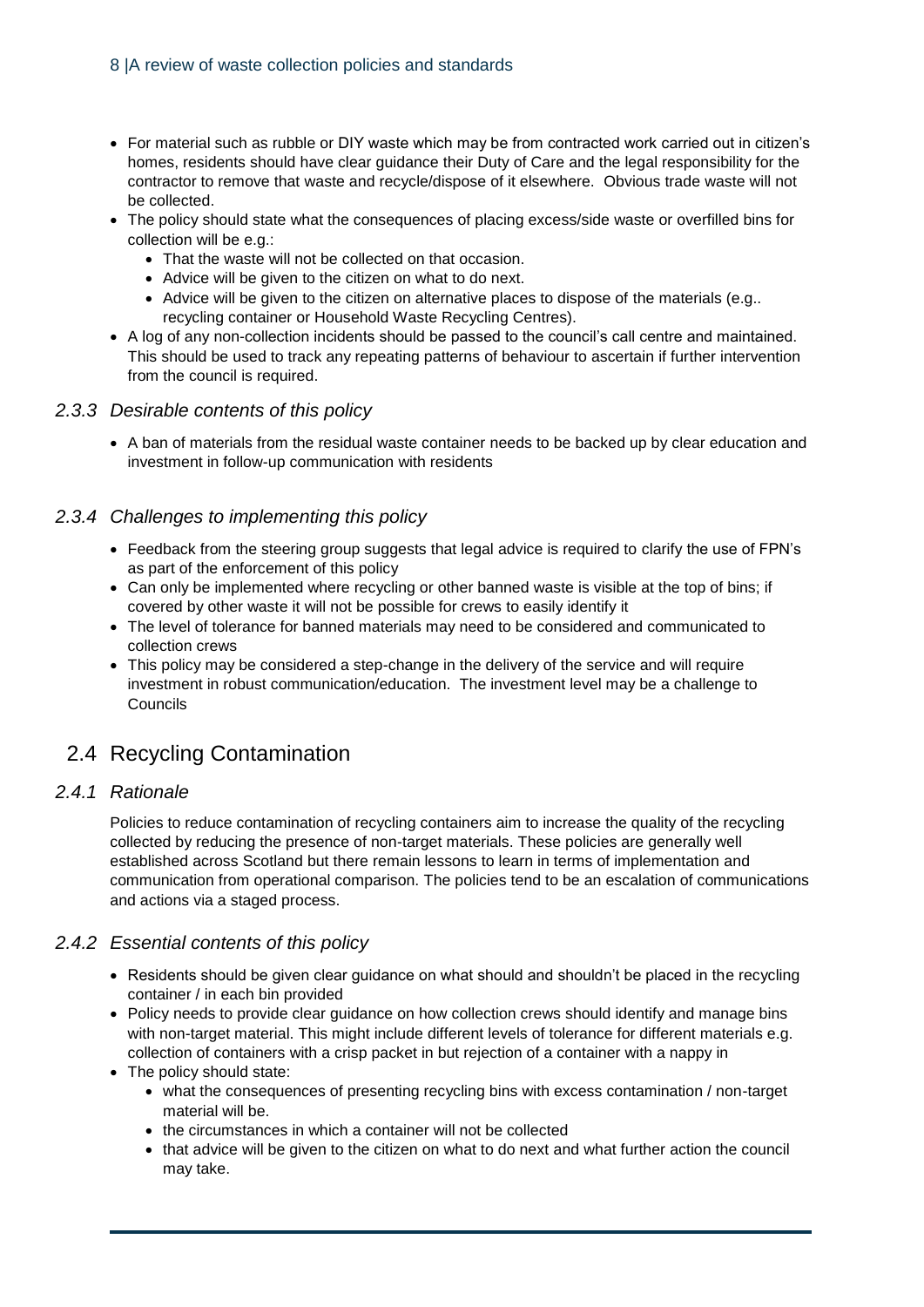- The collection crew council should use a tag/leaflet to communicate why the bin has not been collected and the action required by the citizen
- A log of any non-collection incidents should be passed to the council's call centre and maintained. This should be used to track any repeating patterns of behaviour to ascertain if further intervention is required.

### *2.4.3 Desirable contents of this policy*

- The Council should take a staged approach to deal with contamination/non-target material and in particular relating to repeat offenders. This may include:
	- Collection of lighter contamination with feedback to householder
	- An escalating response to repeat offenders: visits to household, removal of service, charged collection of contaminated bins, consider use of FPNs.
- Communication should encourage residents to take responsibility for containers
- Use a different approach for communal bins, which might include:
	- Swift clearance of contamination and removal of communication tags to prevent excess loss of recycling and public support and removal
	- Identifying evidence linking contamination to individual households to allow targeted follow up
	- Working with caretakers / managing organisation to communicate to residents in flats / tenements
	- Applying charges to managing organisations of flats for clearance

#### *2.4.4 Challenges to implementing this policy*

- Communal bins / collection areas will always remain a challenge in terms of identifying and communicating with the offending resident.
- Although the use of FPNs is supported to some extent by many councils, the legal tools to use this, even as a last resort, are presently unclear or not existent.

# 2.5 Additional Capacity and Assisted Collections

*This section combines policies for assisted collections with policies for additional bins*

#### *2.5.1 Rationale*

The policies in this section deal with operational policies for responding to special requests (e.g. assisted uplifts, large families, and sanitary wastes). Although the requirements represent very different situations, the operational response is similar in many respects in terms of receiving requests, responding to and assessing requests and maintaining lists of those on the modified service. It is normal practice for Council to offer assisted collections and additional waste services to citizens with particular needs however the assessment and service may differ between policies and councils. This section includes consideration of:

- Assisted collections
- Additional bins / bin frequencies

#### *2.5.2 Essential contents of this policy*

#### *Assisted collections:*

• Assisted collection should be provided to properties where residents are unable, for disability, or other medical reasons, to present bins for collection and where there is no other resident within the household or carer that is available to do this on their behalf. This may also be based on age of resident (e.g. > 80 years).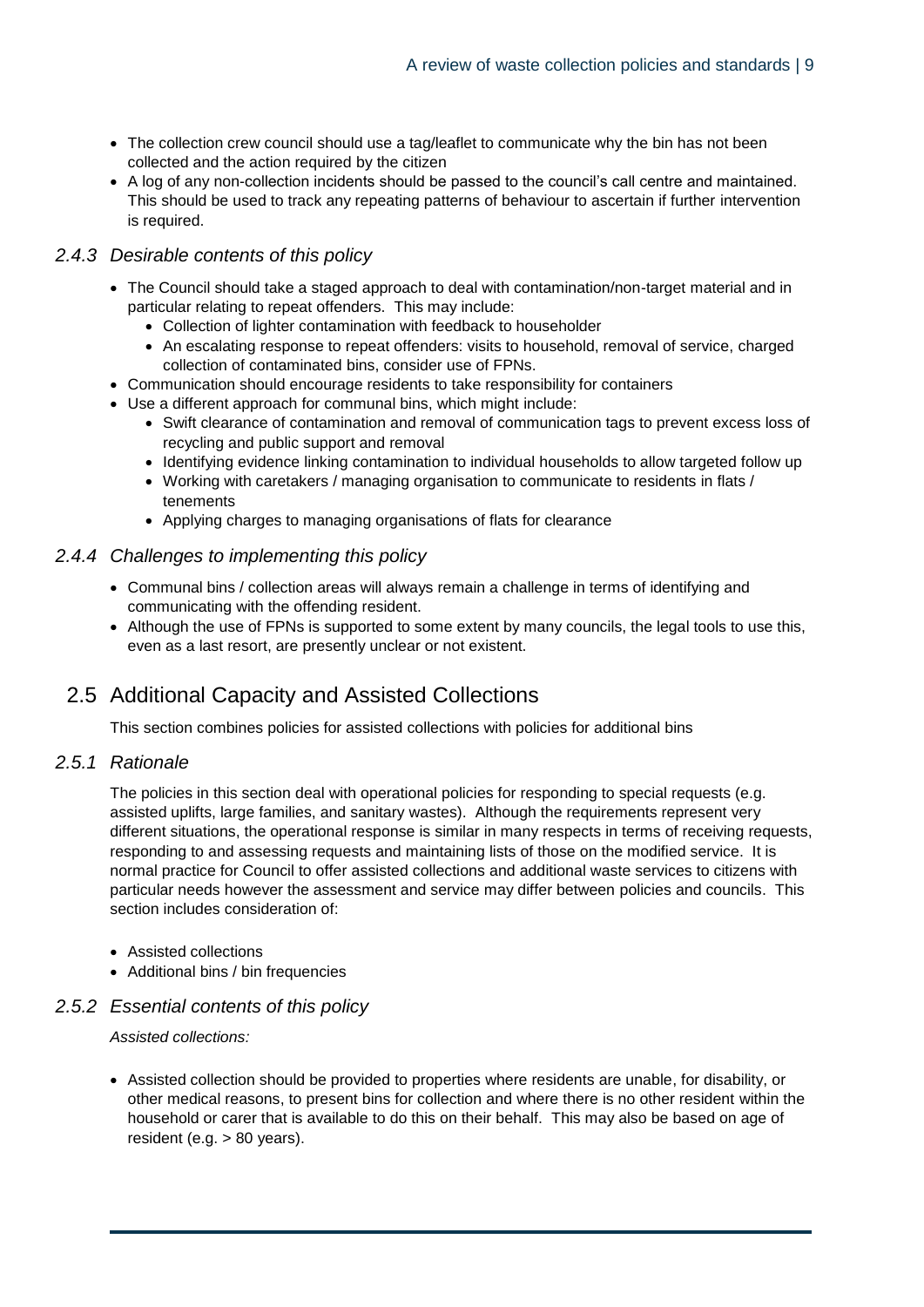- A clear assessment of needs should be made before providing an assisted collection. This may include a 2 stage assessment: initially by phone and following this up with an assessment visit. The approach acts as a filter and may save officer time for visits.
- The assessment process should be made clear to residents at the outset in line with any safeguarding procedures recognising that some applicants may be considered vulnerable.
- The assessment should ensure that there is not another resident or carer able to put the bin out for collection.
- Databases of properties on the assisted collection list should be updated regularly with reviews ideally undertaken based on a timeframe appropriate to the resident's circumstances (e.g. a service provided to a resident with a temporary mobility issue such as a fractured leg might be reviewed more quickly than a service provided to an elderly resident) to ensure the service is not provided to residents who no longer need it or to properties where original applicant no longer resides
- The scope of the service provided should be clear e.g. that the container will be pulled out of the front garden / yard by the crews and returned to the same original location after emptying.

#### *Providing additional bins / changed frequencies:*

- The policy should make the criteria for providing additional containers or more frequent collection services clear to citizens.
- The policy may make additional recycling bins easy to access but require further evidence before providing additional residual capacity.
- The policy may include large families or those with necessarily larger than normal quantities of waste; e.g. large quantities of nappies/sanitary waste. The policy may be linked to a restricted nonrecyclable bin collection service for other residents (i.e. reduced frequency/smaller bin size).
- The assessment should be robust before providing a modified service and may include a 2 stage assessment: e.g. initially by completing a form / waste diary to demonstrate their recycling and waste generation habits and use of services provided followed up with an assessment visit. The approach act as a filter and saves officer time for visits.
- Citizens should be able to demonstrate that they are making full use of recycling services before additional residual capacity is offered.
- Databases of properties on a modified collection should be updated regularly and may be provided for a specified limited time period (e.g. 3 years for households with children in nappies)
- Note that in some instances councils may also specify where smaller or alternative bins may be provided e.g. for ease of handling or to support minimisation of waste.

#### *2.5.3 Desirable contents of this policy*

- Before providing an assisted collection, councils may require documentary evidence of a disability or medical condition, however not all councils currently feel this to be appropriate e.g. receipt of a benefit for disability does not necessarily mean that a resident is not able to set out their container.
- Follow up reviews timed based on the reason for the service request can help ensure that the assisted collection is not provided for any longer than required
- The policy may include a detailed breakdown of the bins that can be provided to households based on number of residents.
- An assessment of requests for additional or more frequent residual bin collection may include a broader assessment of how the resident uses the recycling services offered. This may include asking the resident to complete a recycling diary and / or feedback from collection crews
- Additional bins may be required to display an authorised '2<sup>nd</sup> bin' sticker.
- All lists of special services need to be regularly maintained and this may include cross referencing against change of residency (council tax) and death notices. A fixed review period should be included where applicable.

#### *2.5.4 Challenges to implementing this policy*

- Maintaining accurate lists of properties requiring assisted collections
- Challenge for officers making a correct assessment of needs for assisted collections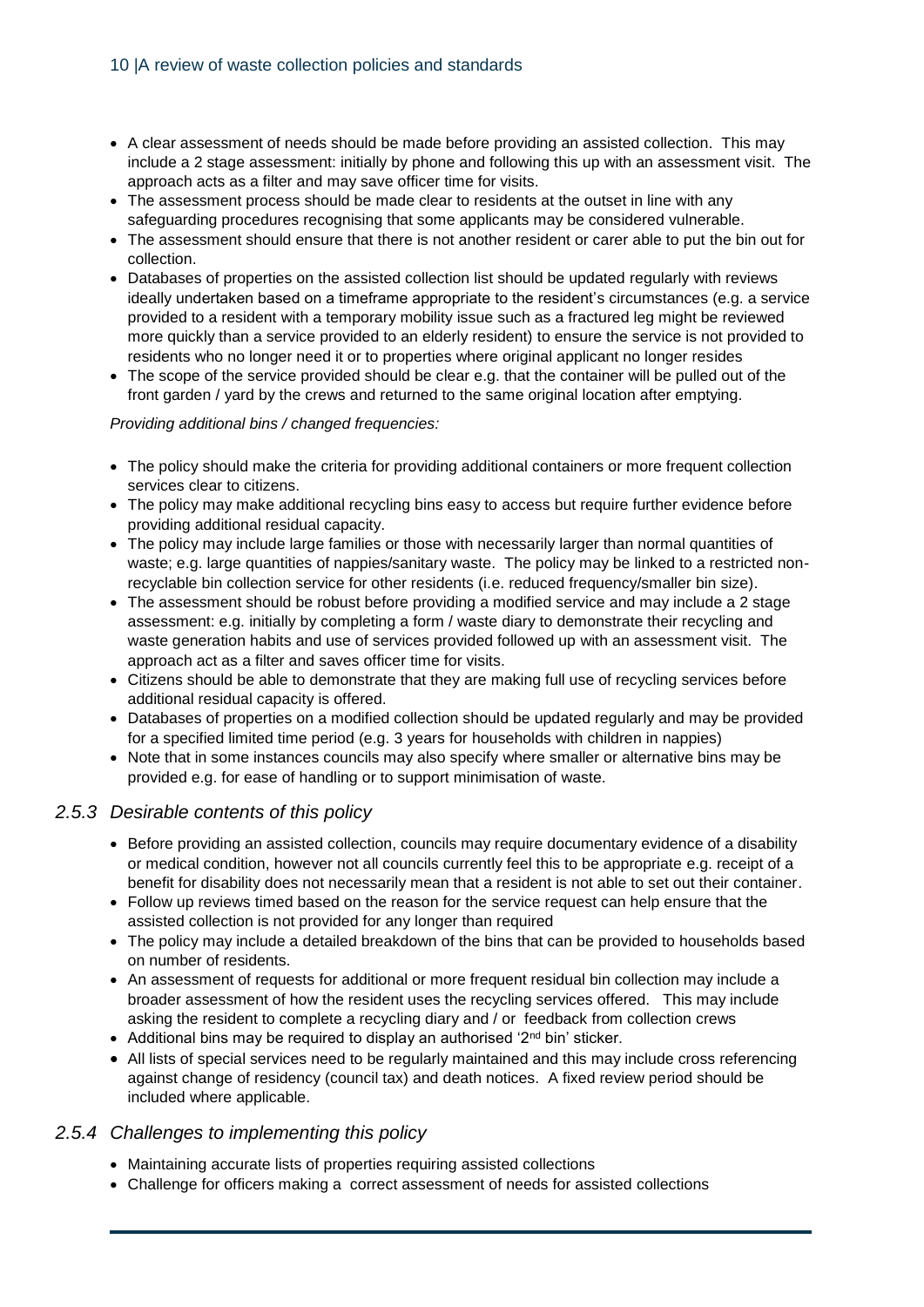# 2.6 Collection from Un-adopted Roads

### *2.6.1 Rationale*

This policy is usually in place for reasons of (a) operational efficiency – to prevent excess travel and manoeuvring to service single or small numbers of properties (b) liability – in terms of the risk of damage to non-council maintained property / roads (c) Health & Safety – Accessing roads / locations which may present an operational risk due to road condition or other reason (d) Access – restricted access for vehicles or crews which may include width, turning areas, weight limits.

### *2.6.2 Essential contents of this policy*

- Policy should clearly identify circumstances where it will normally apply
- The policy should recognise that it is often based on the assessment of individual properties or groups of properties
- Policy communicated via leaflets to affected properties or by direct communication and where there is follow up required this is also most likely to also be on a direct basis
- Clear information / training needs to be provided to collection teams to promote implementation of policy along with a list of properties affected / agreed collection locations

### *2.6.3 Desirable contents of this policy*

- Maintenance of a list of properties should include identification of changes in residency wherever possible (e.g. via council tax information
- Clear signposting to the policy within planning documents for new developments
- The policy may provide details of the assessment used to determine if collections would be made from non-public roads.

#### *2.6.4 Challenges to implementing this policy*

• The survey noted that only about half collection crews enforce the policy all the time, which is low compared to other policies therefore crew monitoring is important

# 2.7 Prevention of Litter and Fly-tipping\*

*Assessment of policies to prevent litter and flytipping were not included in the survey or scope of the project; however there is some cross linkage to the service standard on clean-up of spilled material (Section [3.8\)](#page-16-0).*

# 2.8 Presentation of Container in Specified Location

#### *2.8.1 Rationale*

The policy broadly outlines the requirement for citizens to present bins for collection in specified locations in order for the container to be serviced. Some councils also stipulate the manner in which the containers should be presented (e.g. with handles towards the road) and how they will be returned by the collection crews. A clear and consistent policy directly supports the reduction of missed collections and the efficient management of queries/complaints by waste team and call centres.

### *2.8.2 Essential contents of this policy*

The policy should include:

- Specifying the time that container should be presented to ensure collection.
- The location where bins should be presented e.g. kerbside or designated point. This may differ for different properties / locations.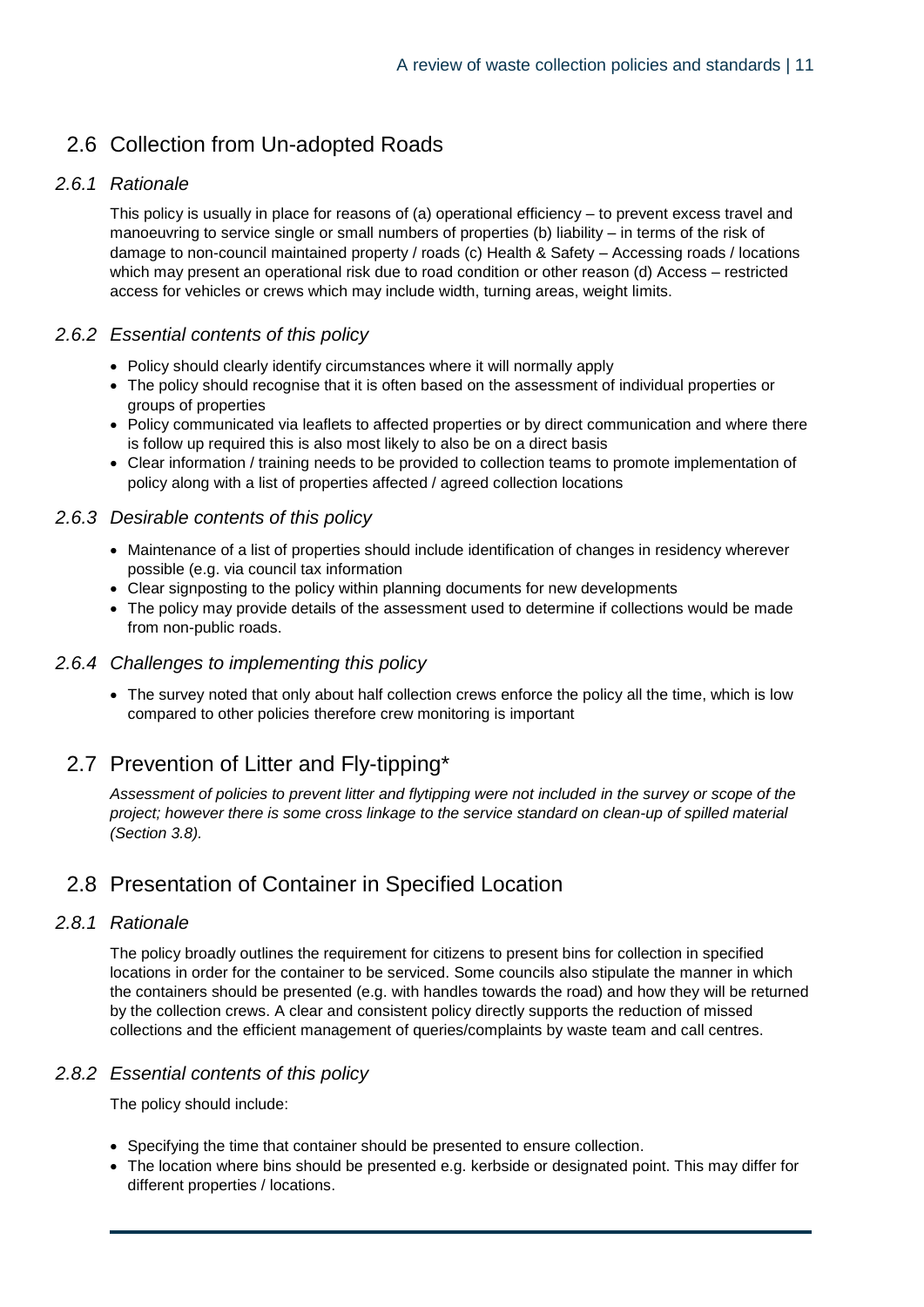- Presentation may be specified to avoid obstruction of the road or footpath.
- The policy may also include details of requirements for residents to collect bins from the kerbside within reasonable time after collection.
- How this information should be communicated to residents, e.g. via website, service leaflets and call centres.
- The policy should clearly identify the actions that will be taken on non-compliance by citizens. This would generally be non-collection.
- The policy should clearly identify how non-compliance is followed up by the council e.g. a noncollected container may not be collected until the next scheduled collection day or the council may impose a charge for collection earlier to that time.

### *2.8.3 Desirable contents of this policy*

- Where possible for new properties the point of collection should be identified through discussions at development planning stage.
- Collection crews should return bins to an appropriate location and in an appropriate manner to promote compliance by residents.
- The policy may include which way round the container is presented, e.g. with handles pointing towards the road or with bins grouped next to neighbour, to improve efficiency of collection.

### *2.8.4 Challenges to implementing this policy*

- Collection crews may not strictly adhere to nominated collection locations to limit reports of missed collection.
- Disputes may easily arise where residents claim to have presented their bin correctly or where the presentation is, in the resident's view sufficiently close to the collection location.
- Members should be on-board with the policy to prevent return collections being made where containers have not been presented correctly.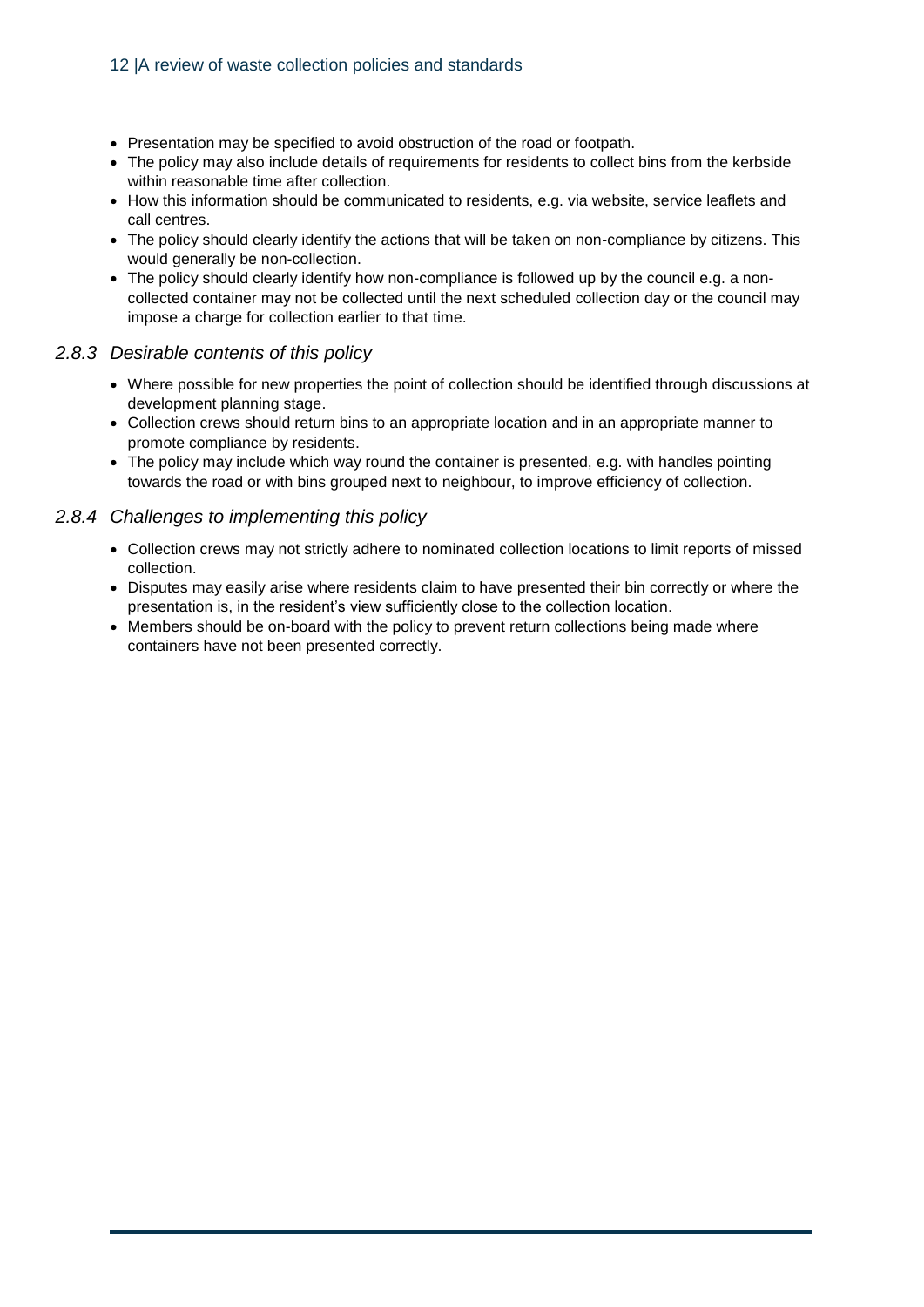# **3 Service Standards**

Note that as discussed in the review meeting, there was less information provided by councils on service standards than provided on policies. Service standards tend to relate more to contracted services which have formal measurable KPIs than in-house collection services. In some instances the standard may sit with a department other than the operational waste service; e.g. a standard may be applicable for the call centre or centralised communications team rather than waste collection crews meaning that the waste and recycling teams have little information on this. In some instances the terminology was unclear as some councils were presenting their policies within documents titled 'service standards'.

# 3.1 Call Centre Response Times

### *3.1.1 Rationale*

The responsibility for responding to queries about waste services may sit with call centre / central communications teams in many instances. For some queries there will be a requirement for response from technical or operational officers for whom knowledge of any policy would be required in that instance. The response this question was low and unclear and this may have been due to responsibilities for this standard sitting with call centres in some instances.

### *3.1.2 Essential contents of this standard*

- This standard may provide target response time.
	- The call centre answering the phone within a certain number seconds/rings
	- Responses being provided to email / phone / online enquiries e.g. within 3 days
- *In Anthesis' opinion,* it would be good practice for the call centre to respond within a set time to assure the resident that their query is being dealt with if they cannot respond immediately.
- If there is a need for waste team technical/operational officers to support the query, they should be made fully aware of the timeline/expectations provided to the resident.

#### *3.1.3 Desirable contents of this standard*

• Where possible monitoring should be in place against this standard

#### *3.1.4 Challenges to implementing this standard*

No information provided.

# 3.2 Communication of Service Information

#### *3.2.1 Rationale*

The service standard relates to the provision of service information to residents to enable them to participate fully in the services offered and to promote good recycling behaviour

### *3.2.2 Essential contents of this standard*

- The standard should require the council to provide clear information to residents on how to participate in the services offered including service collection days and times and how to present containers for collection.
- Clear information should be provided to residents to support the recognition of materials to be deposited in each container.
- Residents should be given notice prior to any service changes with the opportunity to access further information if required via website or direct contact.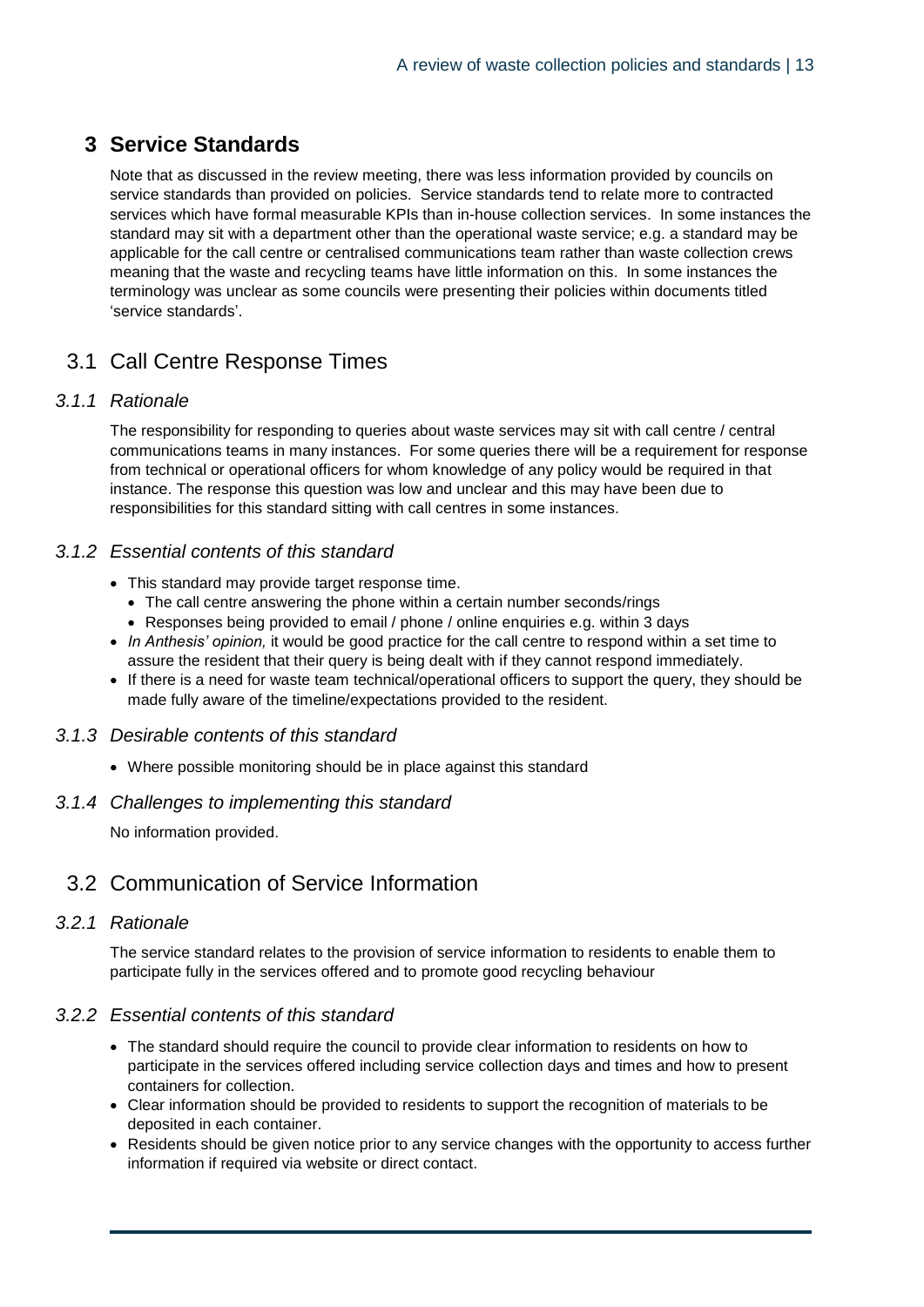### *3.2.3 Desirable contents of this standard*

- Councils could identify the key stages where information should be provided (annual calendars, service changes, holiday dates, information for new movers etc.).
- Residents should be provided with regular service information reminders. Whilst this may be at minimum yearly as part of the distribution of calendars, Councils presenting information only on web-sites will be looking for a regular update frequency rather than one for the distribution of leaflets.
- *Anthesis would recommend:* Information can also include feedback to residents on the performance of the service (e.g. recycling improvements) and can be designed to address issues identified through monitoring such as low participation or capture of certain materials.

#### *3.2.4 Challenges to implementing this standard*

• The principal challenge to delivering this standard is resources/costs. Many councils are moving toward communicating only via the council's website rather than providing information directly via regular leaflets and calendars

# 3.3 Missed Collections

#### *3.3.1 Rationale*

The standard identifies a council's response to a report of a missed collection by a resident, in terms of the assessment of that report and the time taken to respond appropriately.

#### *3.3.2 Essential contents of this standard*

- The standard should clearly identify the circumstances under which a missed bin will be collected (i.e. a missed collection by crews rather than a bin not presented).
- The standard should include when the resident needs to report the missed collection (within a certain time after it has been missed).
- The standard should provide clear information on when the bin will be collected. This may differ depending on when it is reported and will rely on what is operationally feasible for the council (e.g. within 48 hours of the report being made).

#### *3.3.3 Desirable contents of this standard*

- The standard may outline when a report of a missed collection will be accepted (e.g. only after the last collection would be expected to take place)
- Crews should record information regarding properties where containers have not been set out for collection, to support the assessment of whether bins should be recollected. Electronic in-cab equipment supports this information being made directly to call centres in real time.
- Councils should monitor performance against this standard.

#### *3.3.4 Challenges to implementing this standard*

• Councils need to identify where collections have been missed and where bins have not been set out in time for collection.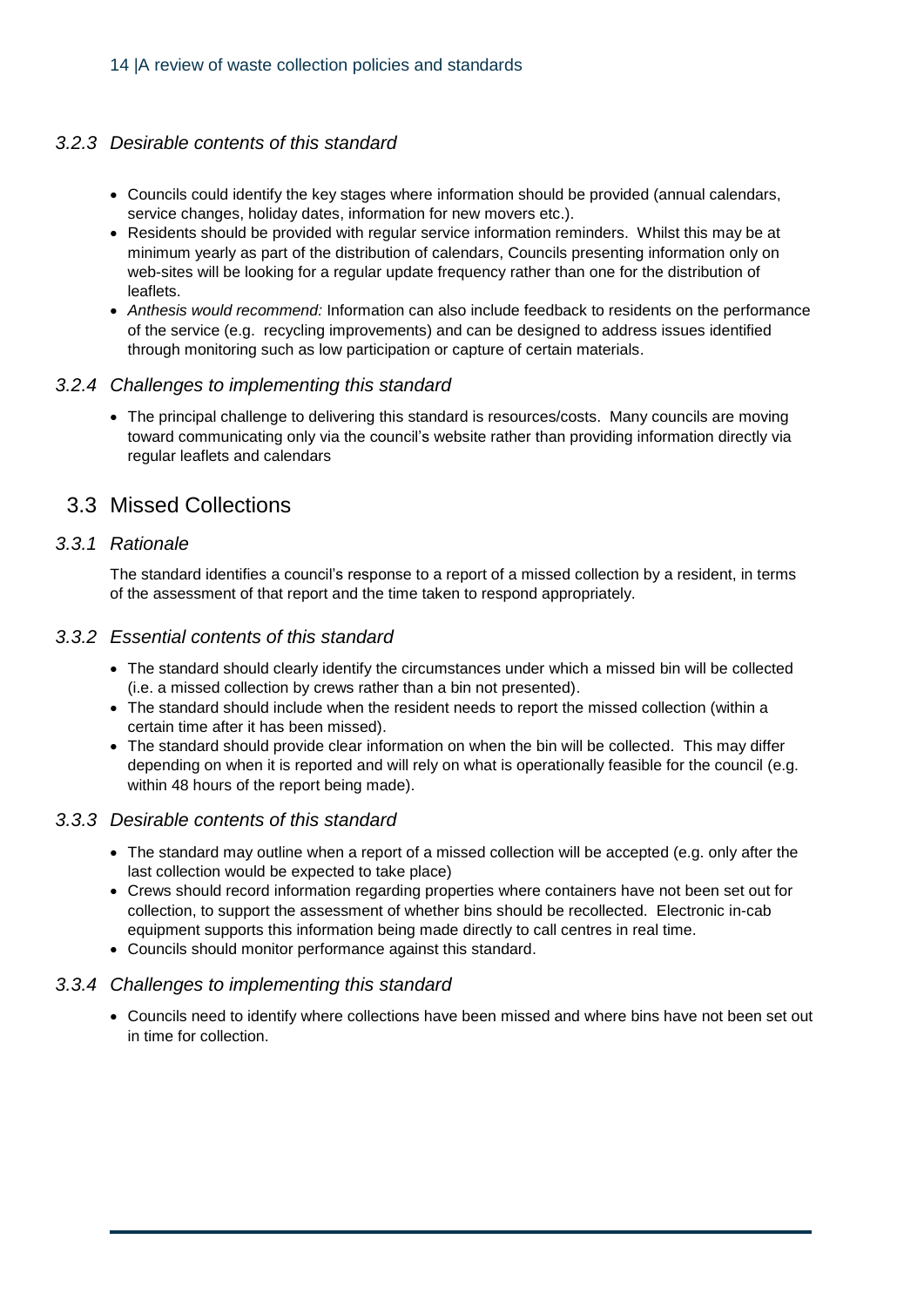# 3.4 Replacement of Containers

### *3.4.1 Rationale*

The standard relates to how a council should deal with reports of containers that are missing, stolen or damaged and therefore need replacement and the time taken to respond appropriately with providing replacement containers.

### *3.4.2 Essential contents of this standard*

- The standard should clearly identify the circumstances under which a container requires replacement (e.g. stolen from property or damaged by collection crews) and how requests relating to each circumstance will be dealt with.
- The standard should be linked to a clear procedure to identify whether containers need to be replaced at the cost of the council or the resident.
- The standard should provide clear information on the replacement timescale for the container. This may relate to ensuring replacement in good time before the next collection to ensure the citizen can continue to recycle / store waste safely.
- Collection crews need to feed-back effectively on bins lost into vehicles or damaged during collection.

#### *3.4.3 Desirable contents of this standard*

- Councils may prioritise replacement of recycling bins over residual bins in terms of timescale *(note that although this difference in replacement timescale was apparent for a number of councils it may not be considered a recommended approach).*
- Councils should monitor performance against this standard.
- The council may specify a maximum number of bins that it will replace (unless through the council's own fault) without imposing a charge.
- Residents may be required to report stolen bins or bins damaged by criminal activity (e.g. arson) to the police and obtain a crime number before the council will replace their bin

#### *3.4.4 Challenges to implementing this standard*

- Assessment of whether the bin is missing through the fault of the council, the resident or a third party (e.g. theft)
- Consideration of any policies or management procedures that might penalise collection crews for damaging containers and therefore prevent them from reporting issues.

# 3.5 Collection Day and Time

### *3.5.1 Rationale*

The standard sets out the Council's responsibilities for collecting bins from properties on the expected day and within the expected timeframe.

#### *3.5.2 Essential contents of this standard*

- The standard needs to include a clear commitment to collect bins on a nominated day from residents.
- The nominated day will normally be communicated to residents via communication materials delivered to the household or will be available on-line e.g. via a postcode search.
- Where this varies (e.g. due to bank holidays) residents will need to be informed appropriately and the approach to these collections consistent.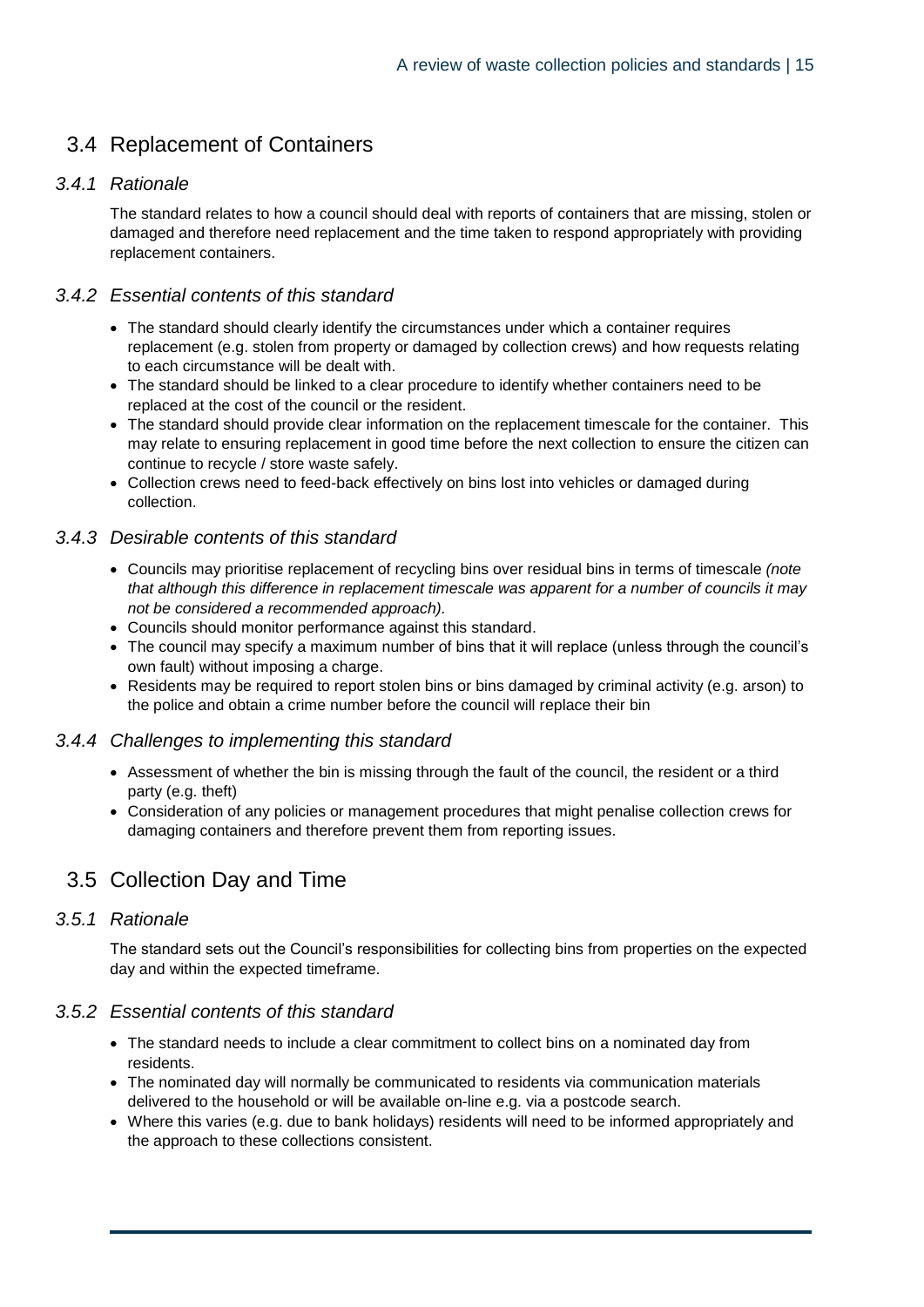#### *3.5.3 Desirable contents of this standard*

- The standard may include providing a time window to residents for the collection in order to reduce reports of missed collections (e.g. your recycling may be collected any time from 7am to 6pm).
- Providing the call centre with a broad expected collection time for different properties / route information could help them to better respond to queries.
- Information should be monitored including the evaluation of reasons for missed collections to help resolve service issues.

#### *3.5.4 Challenges to implementing this standard*

No information provided.

### 3.6 Liner Provision

#### *3.6.1 Rationale*

This standard is in place only where councils provide liners for residents with a food waste collection service. The standard relates to the length of time to provide replacement liners (there may be a limited quantity of these provided free to each property). In most instances the council will replace liners via collection crews responding to a request by the householder or provide replacement liners via nominated drop in centres; e.g. council offices. Alternatively a year's supply may be delivered to each resident and any further liners will need to be purchased (1 council only).

#### *3.6.2 Essential contents of this standard*

- Residents need to be provided with clear information on how to request liners or where to collect them from. This may be a call to the call centre or be by tying a liner to the bin put out for collection.
- In response to an appropriate request and where liners are delivered directly the council should specify a time for delivering replacement liners.

#### *3.6.3 Desirable contents of this standard*

• Where in place it would be desirable to monitor against tis standard

#### *3.6.4 Challenges to implementing this standard*

No information provided

# 3.7 Returning Containers

#### *3.7.1 Rationale*

The standard relates to the responsibility of collection crews to return containers tidily to the kerbside or nominated collection point after emptying. There may in some instances be an alternative location where containers are returned to.

#### *3.7.2 Essential contents of this standard*

- The standard should require that all containers should be returned to the kerbside / point of collection or other suitable nominated position after emptying
- Containers should be presented tidily e.g. with lids closed
- The standard and the location should:
	- Allow residents to easily handle and reclaim containers
	- Be safe for the public (e.g. no obstructions / preventing container blowing away)
- The point of collection might not always be the point of return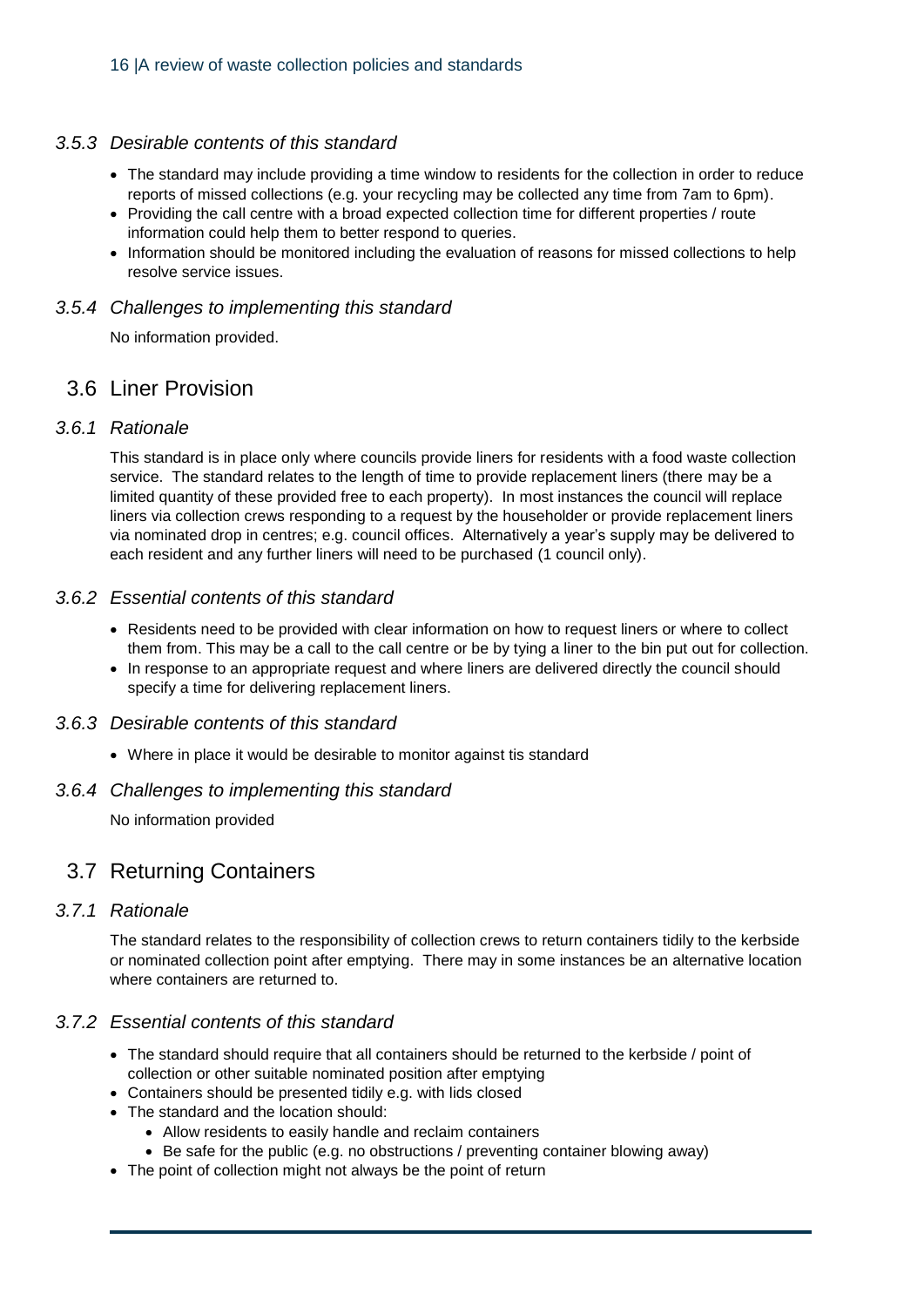#### *3.7.3 Desirable contents of this standard*

- In some instance containers are specified to be returned in a particular way, for example:
	- Empty sacks may be placed in a recycling box
	- Food waste caddies may be left open to air
	- Boxes may be placed upside-down to protect the next batch of recyclable materials by preventing water ingress
	- Wheeled bins may be returned on their side in high winds to prevent them blowing away

#### *3.7.4 Challenges to implementing this standard*

- Collection crews working to a tight schedule may not have the time for a complex re-presentation of containers.
- <span id="page-16-0"></span>• Containers can move subsequent to replacement due to wind.

# 3.8 Clearance of Spillages

#### *3.8.1 Rationale*

The standard relates to the clearance of waste/recyclate spillages by collection crews. This may be a result of spillages by residents, collection crews or due to weather / animals. This may be a standard delivered by collection teams with support from street cleansing operations.

#### *3.8.2 Essential contents of this standard*

- The standard needs to be clear about the circumstances for spillage and littering and whether littering has been caused by crew operations or by other circumstances such as wind.
- The standard may state that collections should be made in a clean and tidy manner and that spills will be cleared by crews or within a certain response period.
- Crews may generally be required to clear small spillages with larger spillages being reported for street cleansing crews.
- The standard may include separate timescales for clearance of small spillages (by crews) and large spillages (by street cleansing crews)

#### *3.8.3 Desirable contents of this standard*

• The standard may identify that special arrangements will be made in severe weather (e.g. with street cleansing crews shadowing collection crews)

#### *3.8.4 Challenges to implementing this standard*

- The main challenge to this standard is identifying fault and whether this requires alternate approaches for littering caused by residents.
- Operationally crews are likely to have little time to clear littering and it may be more appropriate for street cleansing to be informed in most instances unless the littering is small.
- There may be considered health and safety implications to crews clearing some types of spillage using the basic equipment provided.